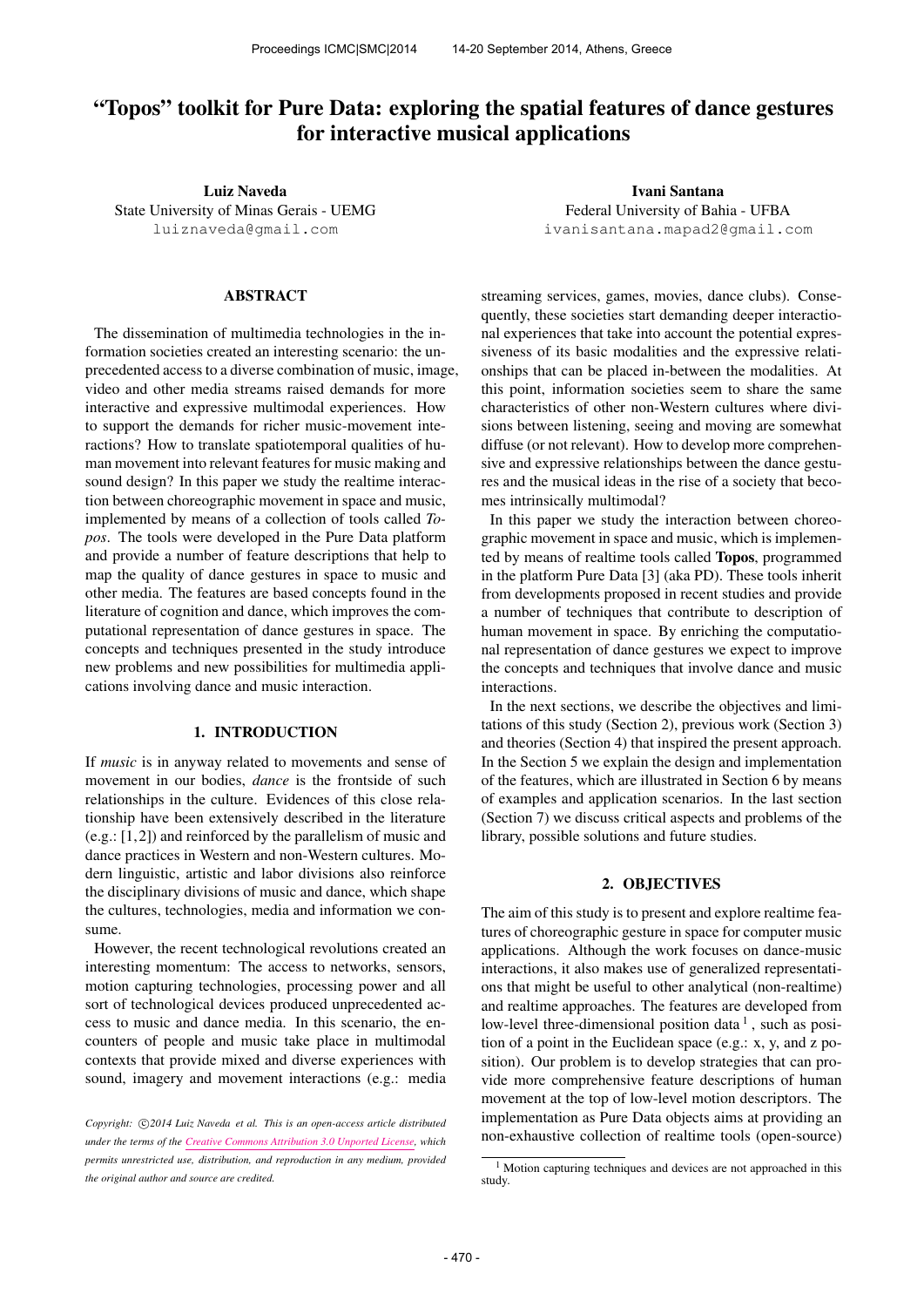that can be available for artists and researchers. In the next sections, we describe the background that supported this work.

# 3. REVIEW OF LITERATURE

# 3.1 Previous work

It is possible that great part of the efforts dedicated to build musical instruments were concentrated on mapping the sophisticated capabilities of human movement to the fine control of musical sounds. Although representations of music and dance seem have been always present in the development of music and dance forms (e.g.: XVIII century dance-music representations in [4]), the idea of a gestural movement serving as a control or descriptor for music performance or analysis is relatively new. For example, in 1920's Gustav Becking analyzed gesture curves in order to identify characteristics of the music styles [5] while in the work of Truslit [6] the music parameters are coordinated in the form of drawings. In first the half of XX century, the work of Rudolf Laban [7–9] on the theory and notation of dance expressed the necessity to combine a systematic view on expressive dance features by means of notational technology. In the 1970's, Clynes attempted to derive emotional states from movement curves [10]. In the last decades of the XX century, the rise of computational technology promoted several approaches in the notation and analysis of dance, such as the works presented in [11–13].

In the last years, the availability of computer power and a number of motion capturing methods created a diverse panorama of representations, notational approaches and interactive experiences for dance and music. For example, the Eyesweb [14] and Isadora [15] platforms provided a number of dance features derived from video analysis and sensors. Similar techniques based on video were further implemented in platforms such as Pure Data [3], VVVV [16], Max/Msp [17] and other graphic programming languages (for a survey of tools, see [18]). The availability of microelectromechanical systems (MEMS) was responsible for the dissemination of accelerometer and compass data in consumer devices, which facilitated studies on human movement. More recently, the access of motion capture data from low-cost optical motion capture systems and gaming devices (e.g.: Kinect) started a revolution in approaches based on position tracking, which also influenced software developments for research and analysis of body movement, such as the MocapToolbox [19].

So far, the analysis of the gesture involved in music and dance still remains a demanding and unexplored area. Challenges in the field include the inherent variability and parallelism of human movement [20] and its connections with the cognition, relationships with other domains, emotion, expressivity among others. The use of human movement data in art and in realtime interactive systems inherited many of these problems and posed many other questions. A brief look at the theories of the cognition of dance and music in the next section may help to tackle some of these problems.

### 4. THEORETICAL BACKGROUND

# 4.1 Space

The human action in space is one of the core elements of performatic display of dance [21] and was subjected to various approaches in the literature. For example, Hall [22], investigated how individuals organized the different classes of space (e.g. personal, intimate, public) and territories across different cultures. Previc and colleagues [23] reviewed behavioral and neurological literature concerning the neuropsychology of 3D space. For these authors, our interactions with the spatial environment are "*the single most important influence on the forging of the structural and functional architecture of the human brain*". Other evidences show that individuals encode patterns of movement in space by enacting both "external" and "internal" frames of gesture representation [24], which demonstrates the plurality [25] of gesture representation in human cognition. Paillard [26] proposes that the body schema would be composed of *morphokinetic* and *topokinetic* components. The *morphokinetic* component relates to the shape or the form of a gesture in the space. The *topokinetic* component pertains to the location of the gesture in space [26]. The topokinetic component of the gesture and its dynamics in time define the main scope of this study.

#### 4.2 Spatiotemporal representations

Like music, dance develops in time, which is reportedly to be an inherent dimension of dance experience [21, 27] and probably the dimension that better interacts with the musical domain. The timing features involved in dance include familiar musical characteristics such as rhythm, synchronization, periodicity, metrical order and organization among others reported in the literature. Although dance encompass many other possibilities of analysis and representation, the *space* – considered as the medium for the deployment of movement – and the *time*, – seen as medium for segmentation and synchronization of movement [28] – seem to encompass a significant level of information needed to represent gestures. A spatiotemporal representation that manages both time and space would then provide an explorative field in which we look for higher representations of dance movement.

#### 4.3 Data and imposed metrics

Low-level motion descriptors such as the kind of data delivered by motion capture devices are rooted in a metrical system that describes a three-dimensional Euclidean space. No matter how precise theses systems may be, this kind of unprocessed information if often difficult to use for artistic applications since it reflects an artificial axis. How space and time representations can be transformed in descriptors that reflect the qualities, intensities and dynamics that we observe in dance?

Carlsson, in [29], formalized a similar problem in four elements: (1) it is necessary to produce more qualitative information about the data, its (2) metrics are not theoretically justified for all systems (such as art), (3) coordinates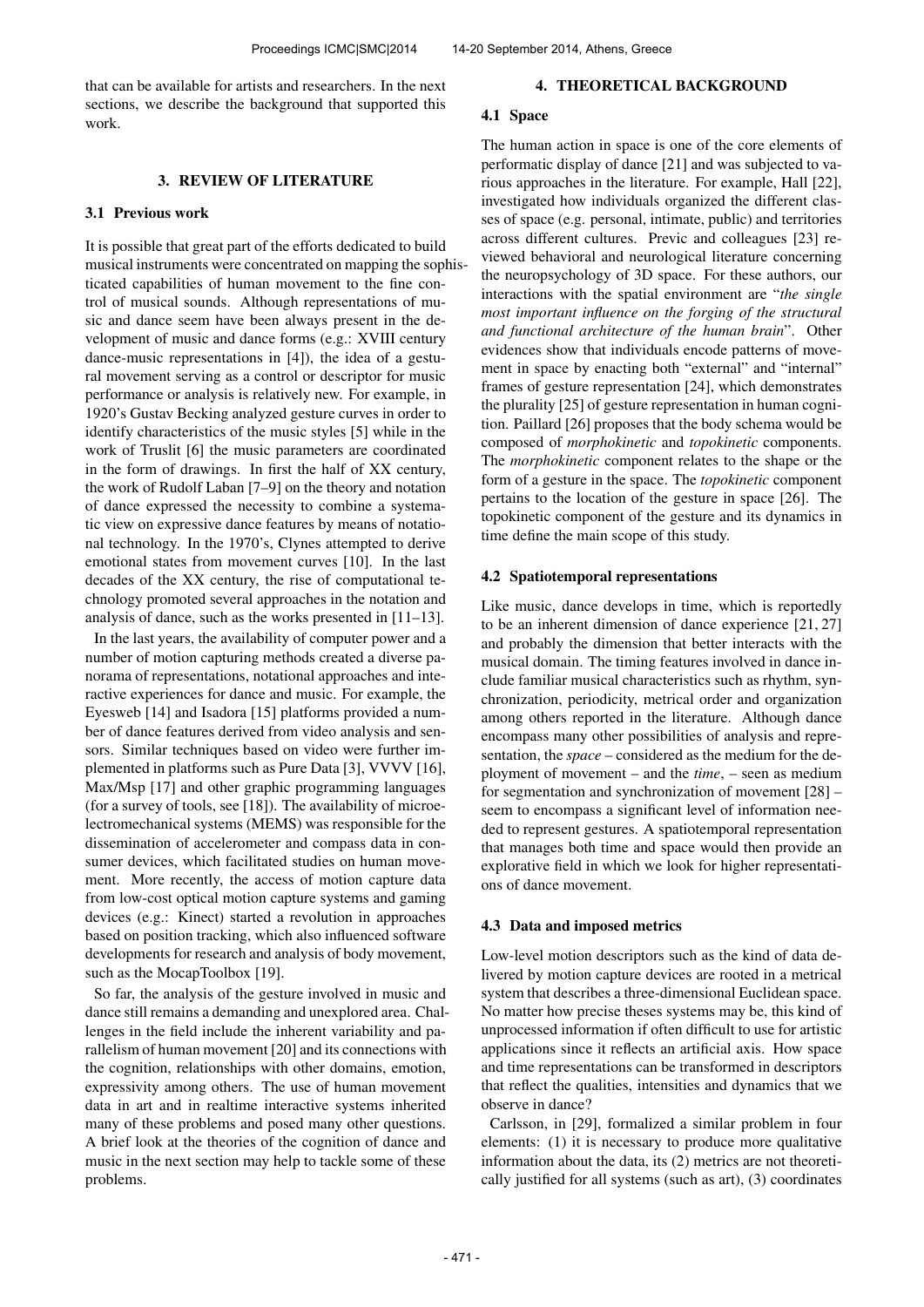are not natural do not carry intrinsic meaning and (4) summaries of information are more valuable than isolated parameters. We propose that a more comprehensive modeling of dance-music would involve representation of human variability, time and space. It must provide relationships independent from metrics and be able to attach qualities in the choreographic space. Topological methods may provide appropriate tools to deal with these problems [29].

# 4.4 Topology and gestures

Topology — or the study of *topos*, "place"— deals with qualitative and flexible geometric information such as proximity, connectivity and envelopment, ignoring information about shape, distances, sizes, and angles [29,30]. This flexibility has provided a tool for mathematical abstraction, in which one can infer inherent connectivity of objects while ignoring their detailed form [31] and subjacente metrical system. Applications inspired in these concepts may make use of quantitative information (such as points measured in space, distances, angles) or abstract quantities to derive topological relationships. Examples of these applications can be found in fields such as qualitative reasoning [32], geographical information systems (GIS) [33], and spatial cognition [34, 35]. The Topos library derives specifically from the topological gesture analysis (TGA) proposed in [28] and further developments such as the Windowed-Topological Gesture analysis (wTGA), presented in [36] and briefly describe in the following sections.

#### *4.4.1 Topological Gesture Analysis (TGA)*

The Topological Gesture analysis (TGA) is a method introduced in [28] that consists of projections of time-based qualitative information – or cues – onto the gesture trajectories. The projected cues form regions populated by clusters of cues – points in a space called *point clouds* – whose volume confines the trajectories of the gesture within the time section. It can be said that the whole dimension of time populated by cues and qualities is transformed into points in space. The points become regions that inherit the qualities of the cues. Figure 1 illustrates how musical cues are (a,b) projected and (d) discriminated in the dance space from the perspective of the TGA approach.

# *4.4.2 Windowed Topological Gesture Analysis (wTGA)*

The windowed topological Analysis (wTGA, proposed in [36]) is a variation of the TGA analysis. Instead of using external information (cues) to project "qualities" onto the space, the trajectories itself shape the structure of point clouds in a time window, which provides geometrical and temporal characteristics. The analysis uses a running window of  $n$  time points sampled from the recorded trajectories that produces a point cloud that morphs across time. In our first proposition in [36] a time window of 1 second (100 samples, at 100 fps) was used to compare the evolution of the use of space in 3 excerpts of dance improvisation. The Figure 2 illustrates rationale of this process.

The methods implemented in the Topos library inherit from the wTGA the idea of a (time) windowed analysis



Figure 1. Topological Gesture Analysis applied to a sequence of dance gestures. The cues used in this example represent the musical metrical qualities (first and second beat levels) annotated in the time dimension. The accumulation of cues in time generate point clouds in (b) that are further discriminated by its qualities.

w**TGA** - windowed Topological Analysis



Figure 2. Schematic representation of the wTGA method: projection of sample window, point clouds and feature extraction

that provides descriptors of the space. By transforming the low-level data (e.g.: x, y and z coordinates) into point clouds it generates new levels of information that are not entirely dependent from metrical scales and coordinates. In this study, we implement the basis of the wTGA in a realtime system, as explained in the following sections.

# 5. METHODOLOGY

#### 5.1 Implementation

The Topos library is implemented a set of programs in Pure Data, entirely written in Pure Data graphical language. The elements of the library are composed of Pure Data's highlevel "functions" called *abstractions* or simply objects. Abstractions are built in the form of graphical objects that interact with each other by means of graphic or symbolic links (lines, send and receive objects/messages) [37]. Consequently, all code operations and algorithms are availa-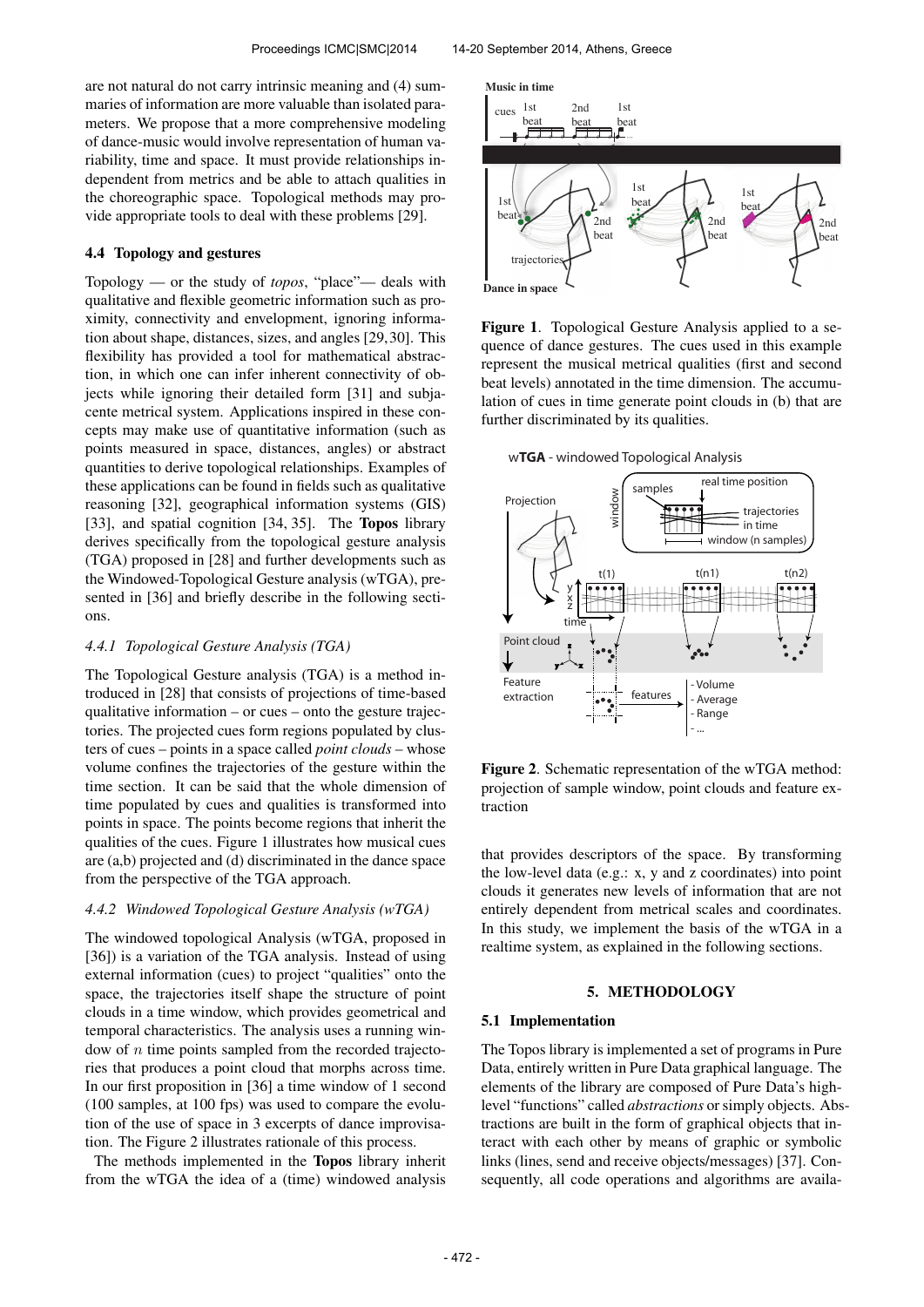ble for the programmer/user directly from the abstractions. The abstractions contain help files that indicate the usage and examples. The library uses code and 3<sup>rd</sup> part objects from other pd-extended libraries such as the GEM, Mtl, iem tab and zexy. The "Topos" library is available for free download at the website

http://naveda.info.

### 5.2 Scope

The basic workflow comprises a given three-dimensional stream of floats (e.g., x, y and z) that is transformed by abstractions and produces other feature streams, datasets or messages. Within our application framing, the threedimensional stream is expected to be the output of a motion capture device and gesture movements in the euclidean space. However, experiences using other kinds of data streams (velocity, sensor data, etc.) and hybrid highdimensional data spaces (e.g.: spatial displacement and musical pitch, velocity and sound intensity) may provide interesting possibilities not examined in this paper.

### 5.3 System design

The design of the Topos library involves objects that transform, extract features and describe interactions between data structures, movements and external information. The Figure 3 shows a diagram of the system. Each element of the diagram represents one or more Pure Data abstractions. The types of objects present in the library are briefly described below:

- Topological operations involve transformation or qualification of 3D points or point clouds.
- Topological features involve the extraction of features from point clouds and three-dimensional data.
- Geometrical features involve the extraction of features from the geometry of the 3D points, which are expected to be a representation of human body movement.
- Relational features produce information about the interaction between points and regions in space.
- Tools are complementary objects that facilitate programming and data flow routines.

These classes and transformations will be specified in the following sections.

### 5.4 Topological operations and features

In the next subsections we describe the algorithms and proposals implemented in the library. Although the relevant contribution of the study lies on the descriptions of the algorithms we will provide minimal code examples as a practical description of the data flow in the system.



Figure 3. Schema of the design and data flow of the system.

### *5.4.1 The object [topos]*

Algorithm: The main algorithm in library is implemented in the abstraction  $[topos]^2$ . The abstraction performs the transformation of three-dimensional streams of floats to a morphing point cloud that can be also visualized as a polygon in 3D space (GEM/OpenGL). The rationale behind the implementation of the object starts with the accumulation of a  $n$  number of points from a realtime stream of floats (x, y and z) in a cache. The actual (realtime) state of the cache is projected in the data space or a polygon in a visual 3D space. This process creates a running spatiotemporal shape in space that mirrors the internal cache that stores the samples in the time window. The internal and circular clock of the object addresses the actual (realtime) sample point to the next vertex of the polygon (or an index in the cache). The collection of points in this window forms the *point cloud* topology. In short, the point cloud represents occupation of the space used by the dancer in the last time periods (defined by the window). Figure 4 illustrates the algorithm and the minimal code example necessary to run it.



Figure 4. Example of usage of the object [topos]. The object takes as input a list of floats  $(x, y, z)$  that can be sent either through the second inlet or through sends  $(2<sup>nd</sup>$  argument). Sampling in ms  $(3<sup>rd</sup>$  argument) and number of points in the point cloud  $(4<sup>th</sup>$  argument) are set in creation of the object or through messages to the 3rd inlet.

The object [ topos] process the visualization and stores

<sup>2</sup> References to Pure Data objects and their code operations will be enclosed between squared brackets (ex.: [ topos]).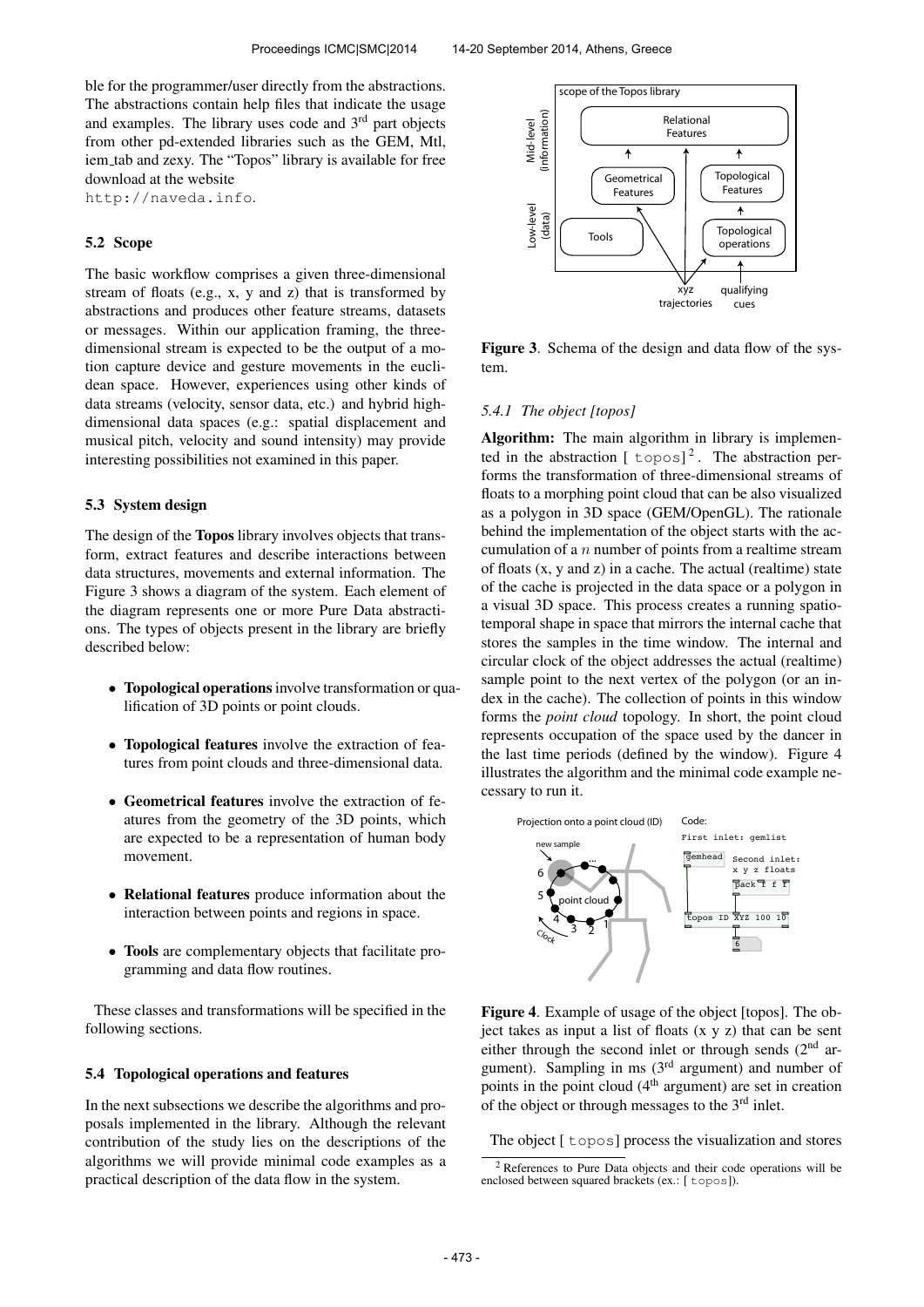the point cloud in a cache. It also broadcasts the actual point cloud references by means of symbolic connections (see the method in Figure 6). In the first proposition of the wTGA method (implemented in Matlab platform) the visualization of the point cloud was produced using Delaunay tree methods [38]. In the present realtime implementation, we opted to visualize it through a GEM polygon (openGL) [39] composed of  $n + 1$  vertices that visualize the points provided by the time window cache, composed of a set of 3 arrays (x, y and z).

**Operation:** There are 4 arguments in the [ topos] object, namely: [1] symbolic ID, [2] a receive list (receive), [3] sampling period (in ms) and [4] number of samples per window. For example, an object created with the following arguments [ topos lefthand lh/pos 100 30] broadcasts its output to other objects through the ID (identification) "lefthand" and receives a list of 3 floats (x y z) from the symbolic link "lh/pos". These operations are sampled at each  $100 \text{ ms}$  ( $3^{\text{rd}}$  argument) and store 30 data samples ( $4<sup>rd</sup>$  argument). As expected, 100 ms  $*$  30 samples will produce a point cloud that represents the space used in the last 3 seconds in samples (window or memory of 30 samples or 3 seconds).

The visualization of the point cloud is implemented as a normal GEM object, which inherits the properties of the GEM object [polygon]. More details about these operations are available in the help patch. Three types of visualization are exemplified in the Figure 5. Other functionalities are also implemented as messages to the 3rd inlet of the [ topos] object, for example:

- RandomLevel: adds random noise to the set of points in the point cloud.
- setPoint: forces a point to be in a given position specified in the message.
- freeze: freezes the point cloud in the space

Other functionalities include controls of the visualization and internal clocks of the object, explained in the help patch.



Figure 5. Visualization of the point cloud in three different graphic GEM methods available in the library.

### *5.4.2 [topos.features]*

The features of the moving point cloud stored in the object [ topos] are retrieved through the object

[topos.features]. This object extracts and distributes the characteristics of the point cloud (see Section 4.4.2, for the wTGA explanation). The only argument of the object is the symbolic ID of the starting [ topos] object, which operates the original projection of the point cloud. Figure 6 demonstrates creation arguments and the symbolic link that enables data flow between the two objects. Table 1 describes the name, output format and description of the features.



Figure 6. Basic setup of the [topos.features] object and the symbolic link set as "ID" in both objects.

| <b>Feature</b> | Format  | <b>Description</b>            |
|----------------|---------|-------------------------------|
| Volume         | f       | Volume of the bounding        |
|                | (float) | cube containing the point     |
|                |         | cloud                         |
| 3D range       | f f f   | size of the point cloud (max- |
|                |         | min) as a projection of the   |
|                |         | maximal and minimum onto      |
|                |         | each x y and z dimension      |
| Average        |         |                               |
| position       | f f f   | average 3D position of the    |
|                |         | point cloud                   |
| Displacement f |         | displacement of the average   |
|                |         | position of the point cloud   |
| Speed          | f       | speed of the average posi-    |
|                |         | tion of the point cloud       |
|                |         |                               |

Table 1. Description of topological features available in the object [ topos.features]. See help file for the method of routing these features

A number of higher-level qualities of the point clouds can be deduced from set of features available in the object [ topos.features]. For example, the volume indicates the evolution of the magnitude of the space being occupied. If one ranges of x y z components is higher than the other it indicates that the geometry of the gesture is larger in one axis. This feature is easily accessible from the feature 3D range. Many other qualitative information can be extracted using the relational and qualitative features presented in other objects of the library.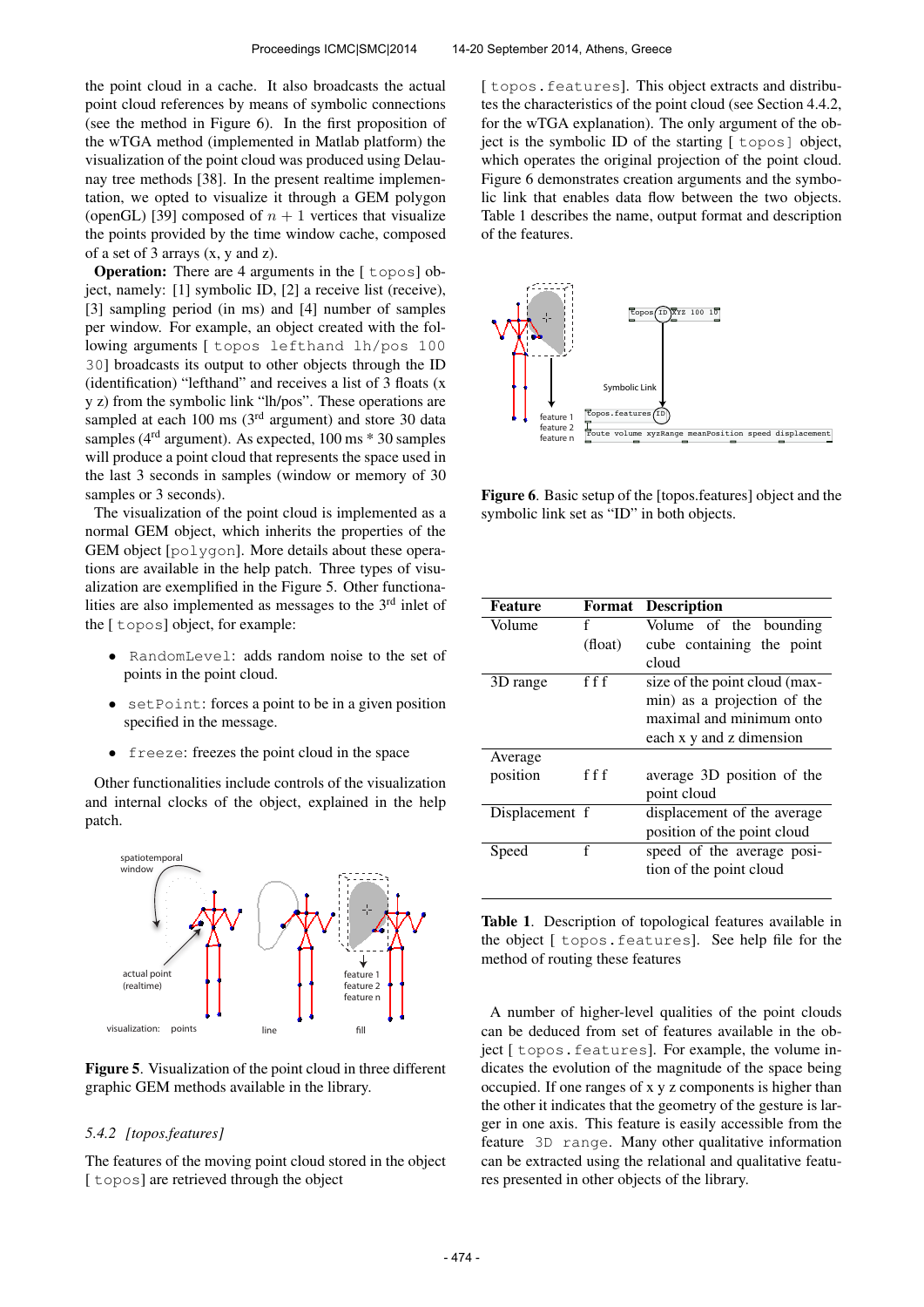# *5.4.3 [topos.quality]*

The object  $\lceil$  topos.quality] (no arguments) projects and stores classes of cues onto each element of the point cloud<sup>3</sup>. Classes can be a numeric or symbolic representation of cues. They can refer to any data structure represented in a Pure Data list (e.g.: symbols, floats). The object uses the internal clock of a  $\lceil \frac{1}{2} \log \frac{1}{2} \log \frac{1}{2} \log \frac{1}{2} \log \frac{1}{2} \log \frac{1}{2} \log \frac{1}{2} \log \frac{1}{2} \log \frac{1}{2} \log \frac{1}{2} \log \frac{1}{2} \log \frac{1}{2} \log \frac{1}{2} \log \frac{1}{2} \log \frac{1}{2} \log \frac{1}{2} \log \frac{1}{2} \log \frac{1}{2} \log \frac{1}{2} \log \frac{1}{2} \log \frac{1}{2} \$ which vertex of the polygon is receiving new data points in the realtime – and stores incoming classes in the index provided at the moment of projection. The message *get* x sent to the first inlet retrieves the list of the recorded classes associated to an index  $x$ . In the example in Figure 7, a [notein] object provides midi messages that are used to project pitch and velocity qualities onto the gestural space. See Section 6.1 for a complete example.



Figure 7. Example of the usage of the object [topos.quality]. In this example the object attaches a list (a symbol and two floats: 'keyboard', pitch and velocity) to the points in the cloud. The message "get [float]" retrieves the information attached to each point.

#### 5.5 Geometric features

Geometric feature objects process geometric information constructed from three-dimensional points. Although the logic behind these objects is based on simple geometric operations, it is expected that the input signals come from body movement data. The Figure 8 illustrates some features implemented in these objects.

# *5.5.1 [topos.geo.2]*

The [ topos.geo.2] extracts features generated from two 3D points. The features include sum of speed, 3D angle and distance between the two points. Additionally, it also includes a specific measure of *instability*, which takes into account the angle and distance between the two points, specified in the following equation:

$$
instability = |\frac{|\angle ab| - 90}{180} - 0.5| * d^{ab} \tag{1}
$$

where  $\angle ab$  is the 2d angle between the two points in grads (a and b) and  $d^{ab}$  is the Euclidean distance between the two points.

This simple relationship between angle and length may be meaningful for applications dealing with higher level features. For example, if these two points are taken from trunk and head, the instability level will increase as the angle decrease in both sides (see Figure 8), which means that the trunk is changing from a less unstable position to a more unstable pose.

The  $\lceil$  topos.geo. 2] is initiated with 3 arguments: symbolic ID, point A (receive or  $2^{nd}$  inlet) and point B (receive or 3rd inlet). Example: [ topos.geo.2 hands lhand/pos rhand/pos].

# *5.5.2 [topos.geo.4]*

The [ topos.geo.4] is designed to process rectangular geometries, which are normally attached to 4 extremities of the body (e.g.: hands and feet). It is expected that the first two points relate to upper body parts (e.g.: hands) and the last two relate to lower parts (e.g.: feet). The features include (1) a sum of the instability measurements, (2) an average position between points and (3) the volume of the bounding rectangle that encloses the 4 points. The last feature (demonstrated in Figure 8) is specifically connected to the expansion/retraction quality often mentioned in dance theory and other applications (e.g.: [40]).



Figure 8. Usage and demonstration of two features present in the geometric objects.

#### 5.6 Relational features

Relational objects operate and broadcast higher-level feature descriptions such as collision, distances, connections and envelopment (see [32]). These objects are specially interesting for applications involving interaction since they signalize important topological relationships between points and point clouds. Most of the objects contain thresholds that transform metrical information in qualitative information (e.g.: if a distance between two positions is below x mm, then broadcast the topological relationship "contact").

 $3$  From the algorithmic viewpoint, the object only receives the indices of the internal clock of a [topos] object and attach to them any kind of Pure Data list. The list can be further retrieved using messages to the [topos.quality] object itself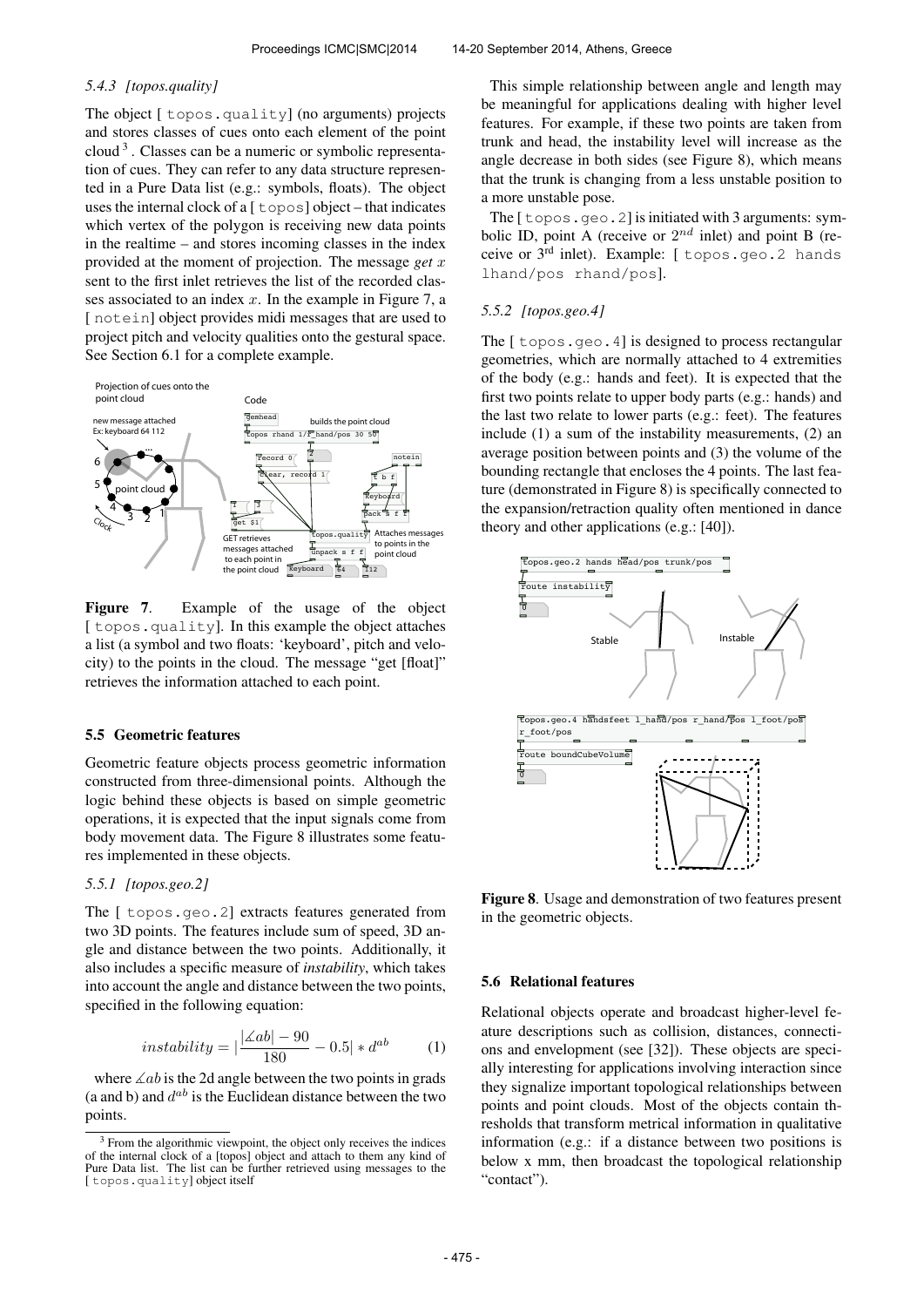#### *5.6.1 [topos.rel.pointRegion]*

The object [ topos.rel.pointRegion] detects relationships between a 3D point and a point cloud region. Relationships include collision, envelopment and others. For example, if a 3D point approximates to a point cloud ( defined as the half of the maximum 3D range component) the feature routed as "hitRegion" outputs [ 1]. If a 3D point reaches the threshold of collision to any point in the point cloud it outputs the element (routed as element) and velocity (routed as velocity) before the collision. Other features include the minimum actual distance from the point cloud ( minDistance) and the position at the collision ( posCollision). The Figure 9 demonstrates the implementation. Like the other objects the arguments of the [ topos.rel.pointRegion] are created with a [1] symbolic ID, [2] a 3D Point, [3] a reference to a [topos] ID and [4] a threshold.



Figure 9. Diagram of the patch that illustrates the relational features implemented in the object [topos.rel.pointRegion]. In this patch the point cloud designed by the dancer 2 interacts with the position of the hand of the dancer 1. The object provides the references to the position and velocity at the moment of collision.

### *5.6.2 [topos.rel.points] and [topos.rel.regions]*

## The relational objects defined as

[topos.rel.points] and [topos.rel.regions] extract features from the relationships between points and between regions. Like the other objects the arguments of the include a [1] symbolic ID, two elements (either a 3D Point receive symbol or point cloud region created and referenced by a [topos] ID) and a threshold. Likewise, if distance between elements reach a given threshold the objects outputs the index of the point in the point cloud (routed as "element") and velocity (routed as "velocity") of collision. Other features include the distance between points and average position.

### 5.7 Other tools

The library includes other tools such as the object [topos.skeleton] that organizes OSC messages between motion capturing applications and the Topos library. Until now only the applications Osceleton<sup>4</sup> and Synapse<sup>5</sup> are implemented. Other tools like [ topos.rec] and [ topos.rec.slave] assist the recording, exporting and inspection body motion capture data.

# 6. APPLICATIONS

In this section we describe three scenarios of applications. The library and some of the applications mentioned here were used in the development of three dance performances with movement, sound, image and network interactions [41–43]. The Figure 13 shows the dancer and the representations of point clouds projected against a translucent screen in one of these performances [41]. Other videos and images of other performances are available at the website http://naveda.info.



Figure 10. Dancer and visualization of point clouds of the local and remote dancer (networked performance). Performance: "Embodied Varios Darmstadt 58" (2013). Dancer: Ivani Santana. Photography: Shai Andrade

### 6.1 Realtime mappings of music in the dance space

The availability of computer power provides great possibilities of parallel processing. However, mapping strategies are often very direct, linear and static due to complexities of routing and control. In the Figure 11, a midi instrument is played while the dancer builds a point cloud from his/her gesture movements. The patch attaches the musical pitch and velocities coming from a musician to the indices of points in space at the moment the point cloud is created (A). Using methods such freeze 1, it is possible to freeze the transformation of the point cloud, which allows the dancer to play the pitches and velocities by (B) interacting (colliding) with the regions in space where the musical information was recorded. Explorations may include variations of a the original pitch sequence (*i.e.* theme variation) and interactive *duetos* with the musicians. The point cloud can be reconstructed in other positions. Other midi

<sup>4</sup> Available online at https://github.com/Sensebloom/OSCeleton

<sup>5</sup> Available online at http://synapsekinect.tumblr.com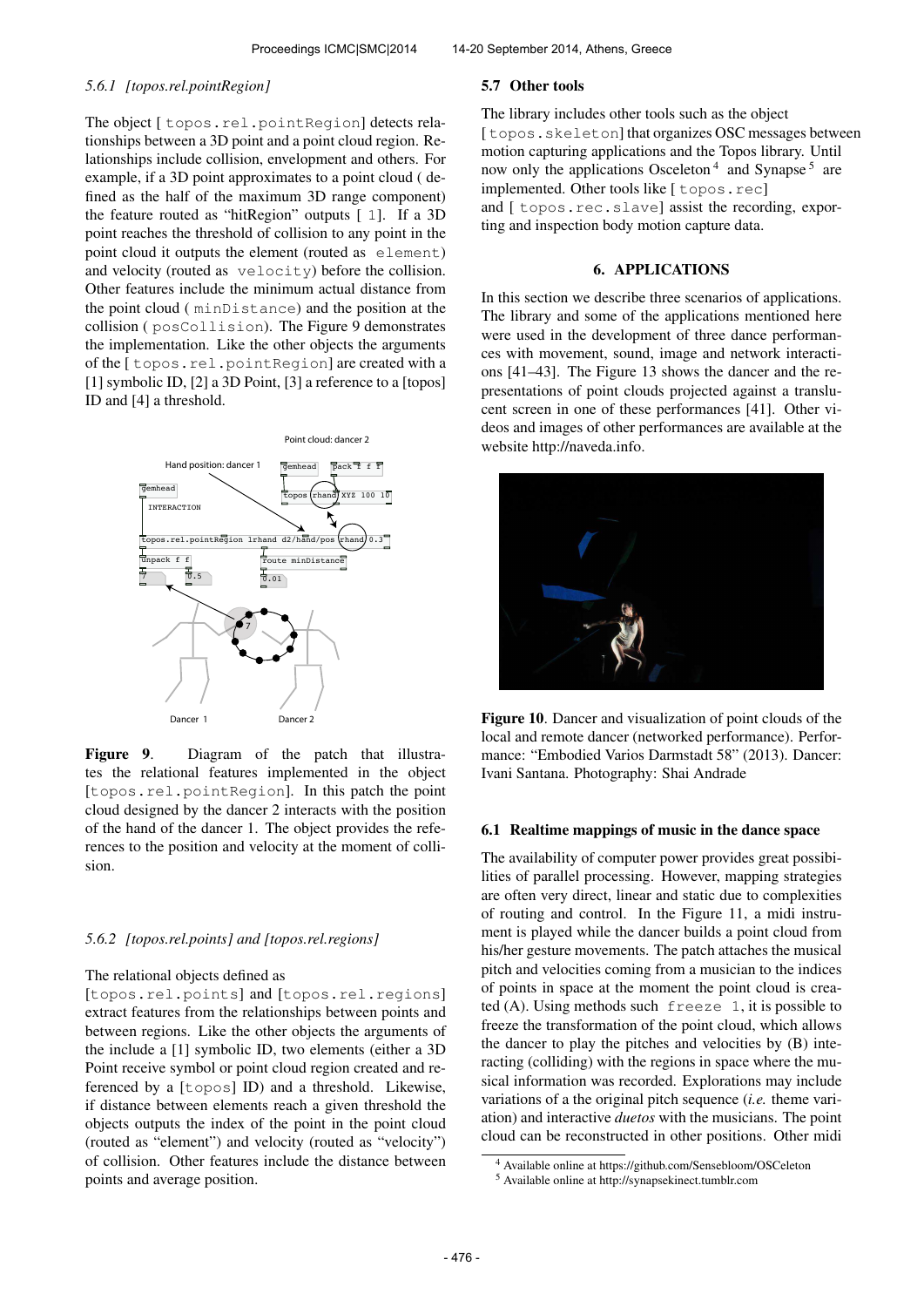parameters, filters or transformations can be applied using other movement features.



Figure 11. Diagram of the patch and resulting data visualization. In this example, in (A) a musical midi keyboard is played while the point cloud is generated. The dancer can mirror the musical information in (B) by touching the regions that will output information recorded from the keyboard.

# 6.2 Control of parameters for synthesis using high level features

One of the main problems in computational synthesis is the control of the synthesis parameters. The possibilities of exploration, control and storage of parameters using the massive information from body movements or key-poses can be used as a exploratory tool for sound synthesis. In the example displayed in Figure 12 the distance between the left hand to each point of the right hand point cloud is used to control the magnitude of the harmonics in a addictive synthesis. The dynamic flow of parameters possible in the change of positions of the hands and the points generated in the point cloud can improve the exploration of timbres and engage the dancer in choreographic explorations across the timbre space. These are easily implemented using the feature distanceFrom in the

[ topos.rel.pointRegion], which outputs the distances of every point in the point cloud to a given 3D point.

# 6.3 Integration of controls and dancers in networked/telematic art

In networked or telematic art, the integration of the performances and creative forces among displaced nodes is a challenge. There is a risk of developing parallel and disconnected creative work due to the distance between dancers and creation space. In the example displayed in the



Figure 12. Diagram of the patch and resulting data visualization. In this example the distance from a hand to  $n$ points is used to control the magnitude of a simple additive synthesis.

Figure 13 the point cloud of the local dancer is disrupted by the position of the hand of a remote dancer, whose data arrives from the network. While the local dancer is still influencing the shape of the point cloud, the result of the interaction is a single geometrical element and dataset composed of the gestures of both dancers. The use of features resulted from these interferences in sound synthesis or even in the graphical output can help to find conceptual solutions for the integration in these scenarios.



Figure 13. Diagram of the patch and resulting data visualization. In this example the hand of a remote dancer interferes in the point cloud of the local dancer. It not only changes visualization but the whole data structure and features.

# 7. DISCUSSION AND FINAL REMARKS

In this paper we described the implementation of novel realtime features that provide gestures descriptors for interactive applications in music. The exploration was based on features extracted from the quality of dance gestures in space and applied to realtime implementation of strategies based on previous analytical work in the field. Although a part of this paper deals with the technical demands of programming and developing strategies for music and dance interactions, the conceptual questions and new ideas proposed here may open perspectives that go beyond the implementations.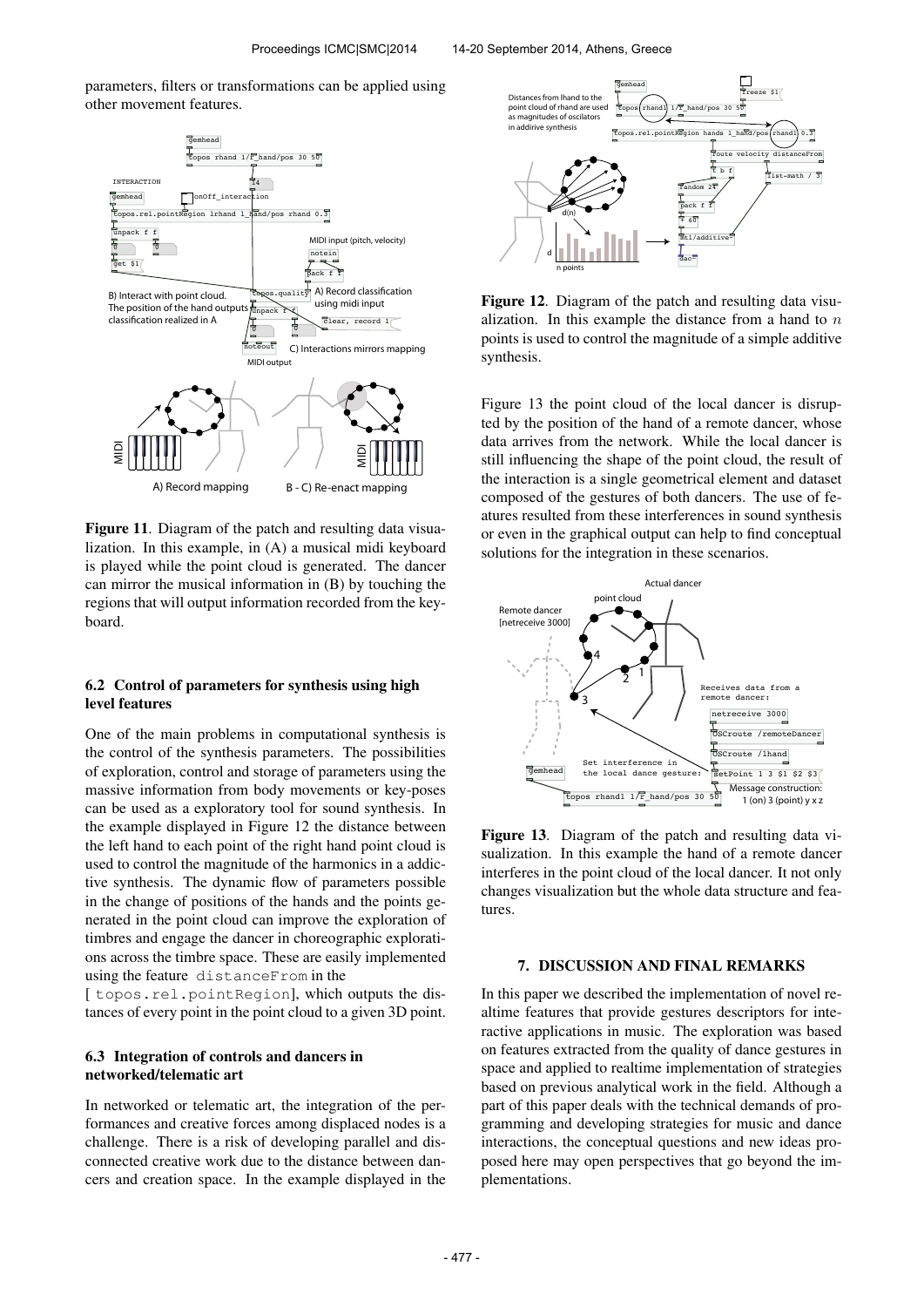So far, the work presented here does not attempt to be a generally applicable strategy. The description of a topological perspective of the dance movement involves specific characteristics that may not fit to all conceptual and performatic contexts. The occupation of space is contextual and needs time to be shaped. Since we cannot predict the direction of creative movement patterns, the evolution of its topological features in time is gradual and highly affected by the time window. This means that some features will not be so responsive to some gestures. They need time develop across the contextual frame in the same way human perception needs time to gather contextual information in humans. Some proposed features may not be as reactive as other low-level features, such as acceleration profiles, for example.

In applications where the principle of strict synchronization in time is not relevant, the topological features extracted from movement may provide interesting solutions for the control demands of multimedia applications. Interaction ideas such as the one proposed in Section 6.1 or 6.2 may help to develop more reactive interactions with the choreographic space. Above all, the qualitative level of feature description in this work may provide better or at least different accounts of the gesture for multimedia performances. We understand that this contributes to the development of more comprehensive applications in fields such as gesture-sound interaction, dance, digital luthery, networked performance, among others.

### 7.1 Future work

There are many limitations in the implementation point cloud operations and visualizations. Many other possibilities can be realized by means of development of the core objects in the library, possibly in C++ or Lua objects. Further developments using Kalman Filters or simple statistical techniques may help to develop a movement predictor that helps to generate probabilistic point clouds before they appear. This could have a great impact on features related to expectancy. Other future ideas include better visualizations and implementations of computer techniques developed in the original work on Topological Gesture Analysis [28]. Many other features can be derived from the actual processes and will be added to the tools in the next releases of the library.

#### Acknowledgments

We are thankful for the suggestions of the anonymous reviewers and for the dancers and professionals who contributed to the developments of the ideas presented in this paper. We are also thankful for the support of a grant from FAPEMIG (Fundação de Amparo à Pesquisa do estado de Minas Gerais).

# 8. REFERENCES

[1] A. Grau, "Sing a Dance. Dance a Song: The Relationship between Two Types of Formalised Movements and Music among the Tiwi of Melville and Bathurst Islands, North Australia," *Dance Research:*

*The Journal of the Society for Dance Research*, vol. 1, no. 2, pp. 32–44, 1983. [Online]. Available: <http://www.jstor.org/stable/1290759>

- [2] J. Hanna, "Toward a cross-cultural conceptualization of dance and some correlate considerations," *The Performing arts: music and dance*, p. 17, 1979.
- [3] M. Puckette, "Pure data: another integrated computer music environment," pp. 37–41, 1996.
- [4] K. Tomlinson, *The Art of Dancing Explained by Reading and Figures, repr*, London, 1735.
- [5] G. Becking, *Der musikalische Rhythmus als Erkenntnisquelle*. Benno Filser, 1928.
- [6] A. Truslit, *Gestaltung und Bewegung in der Musik*. Berlin: Chr. Friedrich Vieweg, 1938.
- [7] R. Laban, *Schrifttanz [Writing dance]*. Vienna, Austria: Universal Edition, 1928.
- [8] R. Laban and F. C. Lawrence, *Effort*. London: Macdonald and Evans, 1947.
- [9] R. Laban and L. Ullmann, *Choreutics*. London: Mac-Donald and Evans, 1966.
- [10] M. Clynes, "Sentic cycles: The seven passions at your fingertips," *Psychology Today*, vol. 5, pp. 58–60, 1972.
- [11] A. Camurri, P. Morasso, V. Tagliasco, and R. Zaccaria, "Dance and Movement Notation," *Human Movement Understanding: From Computational Geometry to Artificial Intelligence*, 1986.
- [12] D. Herbison-Evans, "Dance, Video, Notation, and Computers," *Leonardo*, vol. 21, no. 1, pp. 45–50, 1988.
- [13] T. Ungvary, S. Waters, and P. Rajka, "NUNTIUS: A Computer System for the Interactive Composition and Analysis of Music and Dance," *Leonardo*, vol. 25, no. 1, pp. 59–68, 1992.
- [14] A. Camurri, S. Hashimoto, M. Ricchetti, A. Ricci, K. Suzuki, R. Trocca, and G. Volpe, "EyesWeb: Toward Gesture and Affect Recognition in Interactive Dance and Music Systems," *Computer Music Journal*, vol. 24, no. 1, pp. 57–69, 2000.
- [15] S. DeLahunta, "Isadora almost out of beta: tracing the development of a new software tool for performing artists," *International Journal of Performance Arts & Digital Media*, vol. 1, no. 1, pp. 31–46, 2005.
- [16] "vvvv a multipurpose toolkit," 2014. [Online]. Available:<http://vvvv.org/>
- [17] "Max." [Online]. Available: [http://cycling74.com/](http://cycling74.com/products/max/) [products/max/](http://cycling74.com/products/max/)
- [18] M. Zadel and G. Scavone, "Laptop performance: Techniques, tools, and a new interface design," in *Proceedings of the International Computer Music Conference*, 2006, pp. 643–648.